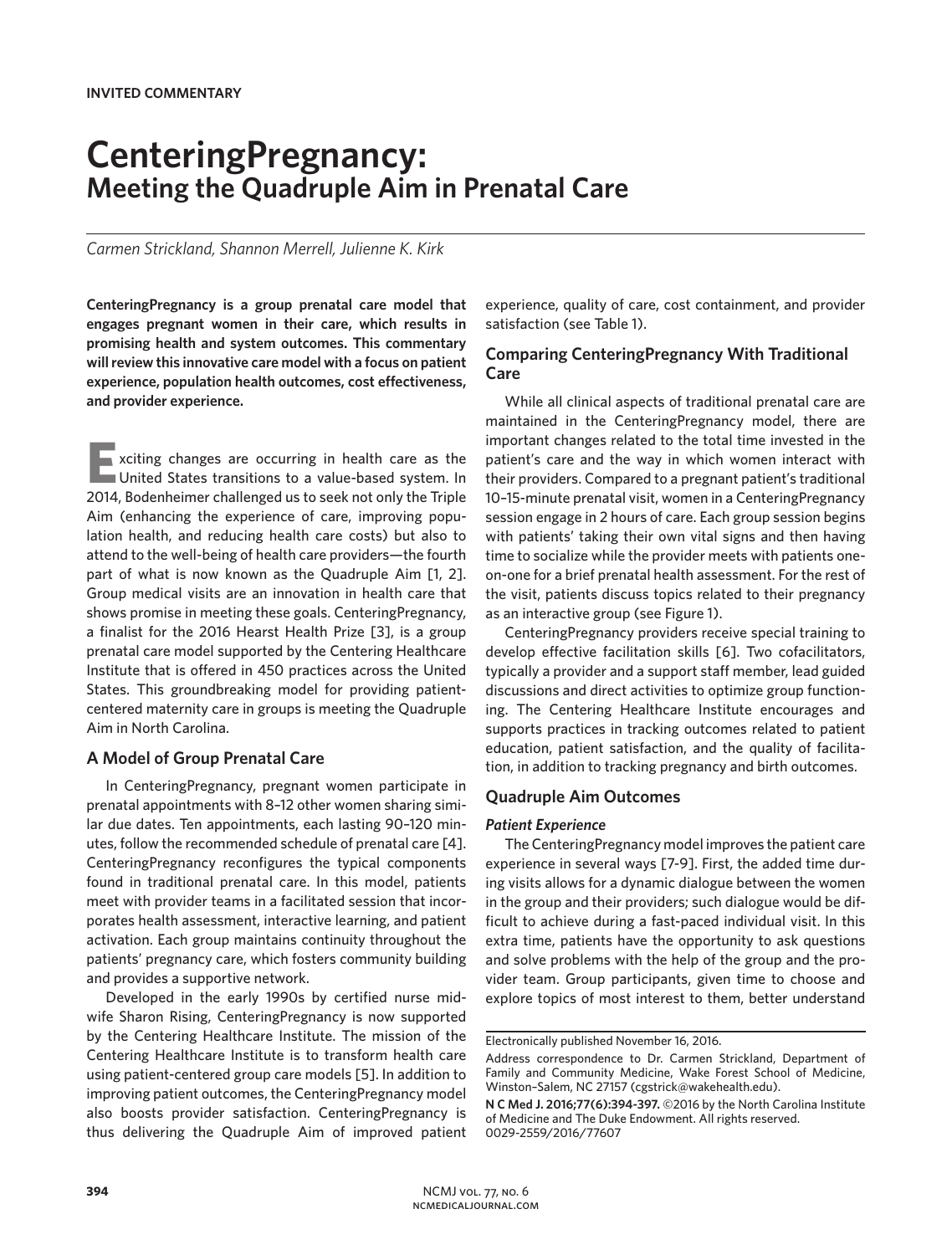#### **table 1. Experiences in CenteringPregnancy**

| <b>Patient quotes</b>                                                                             | Provider quotes [17]                                                                                                                                                                                                                                                   | Staff and administrator quotes [8]                                                                                                   |
|---------------------------------------------------------------------------------------------------|------------------------------------------------------------------------------------------------------------------------------------------------------------------------------------------------------------------------------------------------------------------------|--------------------------------------------------------------------------------------------------------------------------------------|
| "We started on time and ended on time<br>and something happened the whole time<br>we were there." | "When you have a better relationship, you feel<br>like you are providing better care because I think<br>there's less likely to be a hidden agenda or<br>worries that the patient has that they don't bring<br>forward to you."                                         | "Mothers enjoy CenteringPregnancy because they<br>don't wait for their appointments and they leave at<br>a certain time."            |
| "I get more attention and get more out<br>of the group than a one-on-one." [6]                    | "When I'm doing one-on-one careI have more<br>time constraints can't impart everything I've<br>learned from 20 years of delivering babies in<br>five 7-minute visits can get more across in<br>2-hour groups."                                                         | "Participants are 'really happy about the program,"<br>want to come to prenatal care, and recommend<br>group care to their friends." |
| "I loved the program because every time<br>you come you can share your story."                    | With Centering Pregnancy "it feels like we're able<br>to provide a much richer quality of care to the<br>patientssometimes I feel like when I go back to<br>giving my regular careit's like, 'oh, it's not fair,<br>you're not getting as much as the other ones are." | "They take their own blood pressures and say,<br>'We can do this ourselves.'"                                                        |

what is happening to their bodies during pregnancy and feel more prepared for childbirth. Patients who receive care through the CenteringPregnancy model are empowered to manage their health and their baby's health. The experience fosters patient engagement, which is an important strategy to improve population health. Table 1 contains patients' reflections on their experience in the CenteringPregnancy groups.

# *Population Health*

In addition to high ratings for patient satisfaction, participation in the CenteringPregnancy model is associated with significant health benefits for both mothers and newborns. Most striking of these is a reduced rate of preterm birth, one of most challenging and devastating adverse events in maternity care. In a 2007 randomized controlled trial, only 9.8% of women assigned to group prenatal care had a preterm birth compared with 13.8% of women in individual prenatal care, representing a 33% risk reduction [7]. Similarly, a 2012 retrospective analysis reported a 47% reduction in preterm birth among women receiving group prenatal care compared with those in traditional care [10]. In both of these studies, disparities in rates of preterm birth between white and black mothers were also significantly reduced. Research is ongoing to determine mechanisms for these significant outcomes and to understand the full impact of delivering prenatal care using the CenteringPregnancy model.

There are myriad additional maternal health benefits associated with this care delivery model, many of which occur after delivery. These benefits may be related to the enhanced preparation for and promotion of activities and behaviors important to women's health that comprise this model. For example, several studies have shown increased breastfeeding rates among group prenatal care participants [7, 8, 11, 12]. Increased attendance at postpartum visits among CenteringPregnancy participants, specifically within teen and Latina populations, has also been reported [13, 14]. In addition, Hale and colleagues demonstrated that CenteringPregnancy participants had significantly higher rates of utilization for family-planning services compared with women receiving individual prenatal care (*P* < .05) [15]. While the total impact of CenteringPregnancy on long-term outcomes for women and families warrants further assessment, it is well established that birth weight and breastfeeding influence health beyond infancy. For babies whose mothers received care through the CenteringPregnancy model, these outcomes may have even longer-term implications for improved health.

#### *Impact on Health Care Costs*

The CenteringPregnancy model can result in impressive savings for the health care system, primarily through improved birth outcomes. A recent South Carolina study of the CenteringPregnancy model demonstrated Medicaid savings as a result of reduced rates of preterm birth and neonatal intensive care unit stays. Gareau and colleagues found that there was an average savings of \$22,667 in health expenditures for every premature birth prevented and an estimated return on investment of nearly \$2.3 million, after a \$1.7 million investment in the CenteringPregnancy model [16].

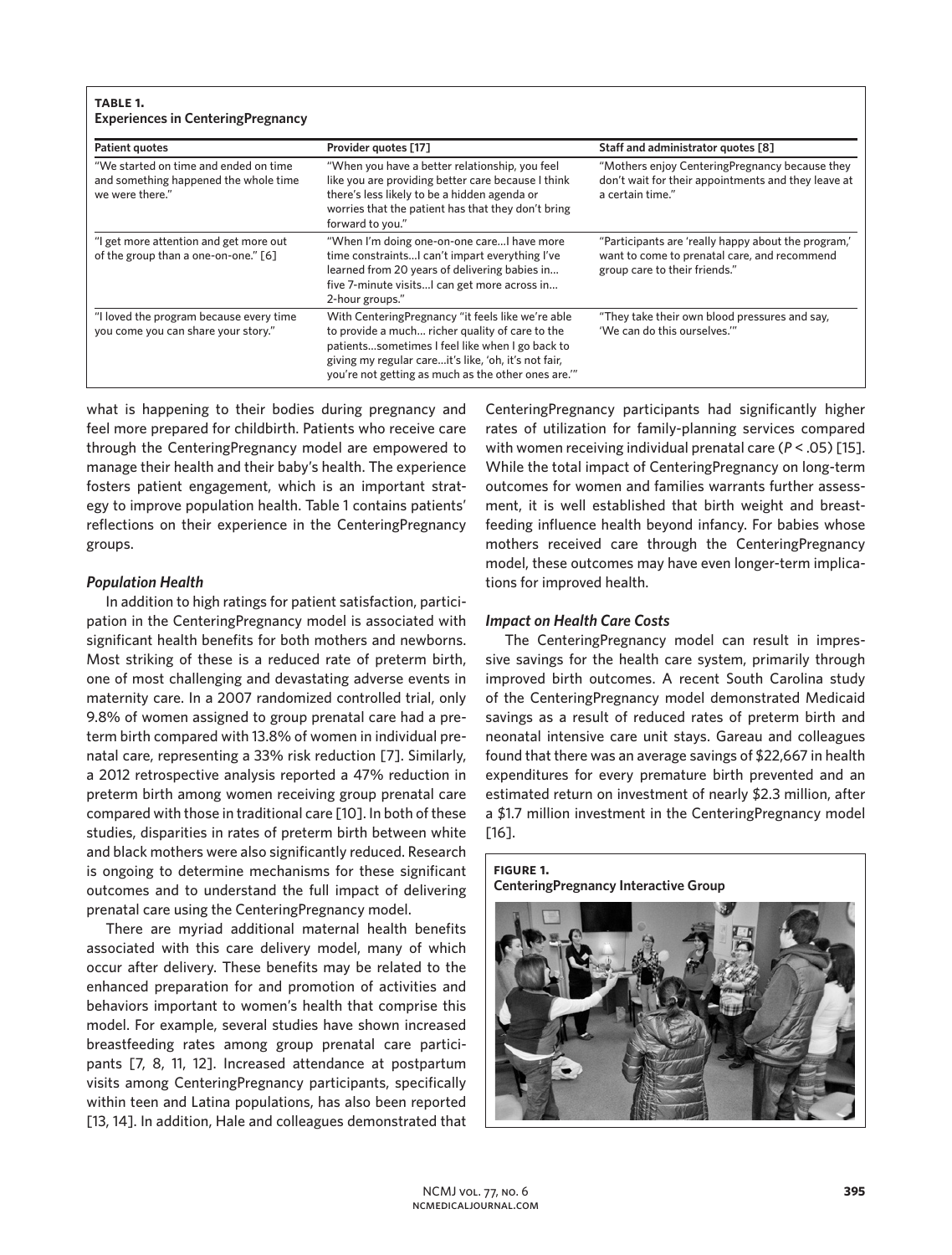Assessment of the cost effectiveness of this model is complicated by the fact that cost, care, and outcomes are realized across both mothers and newborns whose care is shared by multiple providers in both outpatient and inpatient settings (prenatal practice, hospital labor and delivery, and neonatal intensive care unit). Maternity providers who plan to provide care via the CenteringPregnancy model face the cost of training a team of cofacilitators, as well as the challenge of investing in implementation support to guide the systematic transition to providing care in groups.

It is not necessary to hire new staff; however, dedicated staff time is required to manage scheduling and coordination for group visits. Once implemented, CenteringPregnancy visits are billed and reimbursed at the same rates as individual prenatal care appointments, and the model is approximately cost neutral at an average group size of 10–11 women [17]. Despite the improved patient outcomes associated with CenteringPregnancy, the larger health care system realizes the actual cost savings—rather than the practices providing this enhanced prenatal care. Reinvestment of downstream savings could offset the cost of implementing and maintaining the group prenatal care model. Strategies to provide financial support and incentives to start and sustain the CenteringPregnancy model may be important to increasing access to the model.

#### *Provider Experience*

CenteringPregnancy reshapes the way clinicians engage with patients and improves their enjoyment and satisfaction in providing care, thereby meeting the fourth criterion of the Quadruple Aim. Providers in a CenteringPregnancy practice have the opportunity to explore the content of most relevance and interest to patients in a fun and satisfying way. The repetition that is common in a busy obstetric office is replaced with a model that fosters efficiency and patient engagement. Qualitative analyses of clinical care providers' experiences with the CenteringPregnancy model consistently show that, despite initial concerns about providing prenatal care in a group setting, providers ultimately gain confidence in their facilitation skills and feel rewarded by providing better quality care [18-20]. Table 1 highlights provider and staff comments regarding their experiences with the CenteringPregnancy model.

# **CenteringPregnancy in North Carolina**

The CenteringPregnancy model is growing as a prenatal care option; it is currently available at 19 medical practices in North Carolina and more than 425 locations across the country. CenteringPregnancy is available in a variety of health care settings in North Carolina including health departments, birth centers, private obstetrics and gynecology offices, teaching programs, and military health care providers. As shown in Figure 2, North Carolina practices that offer this model demonstrate improved birth outcomes compared with both statewide and national data [21-23]. Initially offered primarily by midwives, CenteringPregnancy can be directed by any maternity care provider including family physicians, nurse practitioners, or obstetricians. A majority of sites providing CenteringPregnancy in North Carolina have received start-up grant funding through the North Carolina chapter of the March of Dimes, an organization committed to reducing rates of premature birth [24].

Most North Carolina CenteringPregnancy sites also benefit from participation in a statewide network, the North Carolina CenteringPregnancy Consortium. Started in 2011 with support from the Northwest Community Care Network of Community Care of North Carolina, this group sponsors 2 meetings each year to support sites committed to providing CenteringPregnancy. Efforts to educate others about the model, to support activities such as seeking grant funding, and to develop best practices have helped sites to overcome barriers to sustainability and to grow in volume.

Maternity and newborn care account for a large proportion of Medicaid costs in North Carolina; premature births are the leading cause of infant death in the state and are responsible for significant spending [25, 26]. The CenteringPregnancy model improves important outcomes for pregnant women and their families. Moreover, this model is associated with significant cost savings to the health care system. Local opportunities exist to support and promote CenteringPregnancy, particularly in areas of training and implementation. Support at the level of large health systems and/or payers could further increase capacity for more North Carolina women to receive prenatal care via this model. Large-scale, rigorous assessment of the outcomes associated with existing CenteringPregnancy practices in North Carolina is warranted to assist stakeholders in fully understanding the potential impact of scaling and spreading this innovative care model.